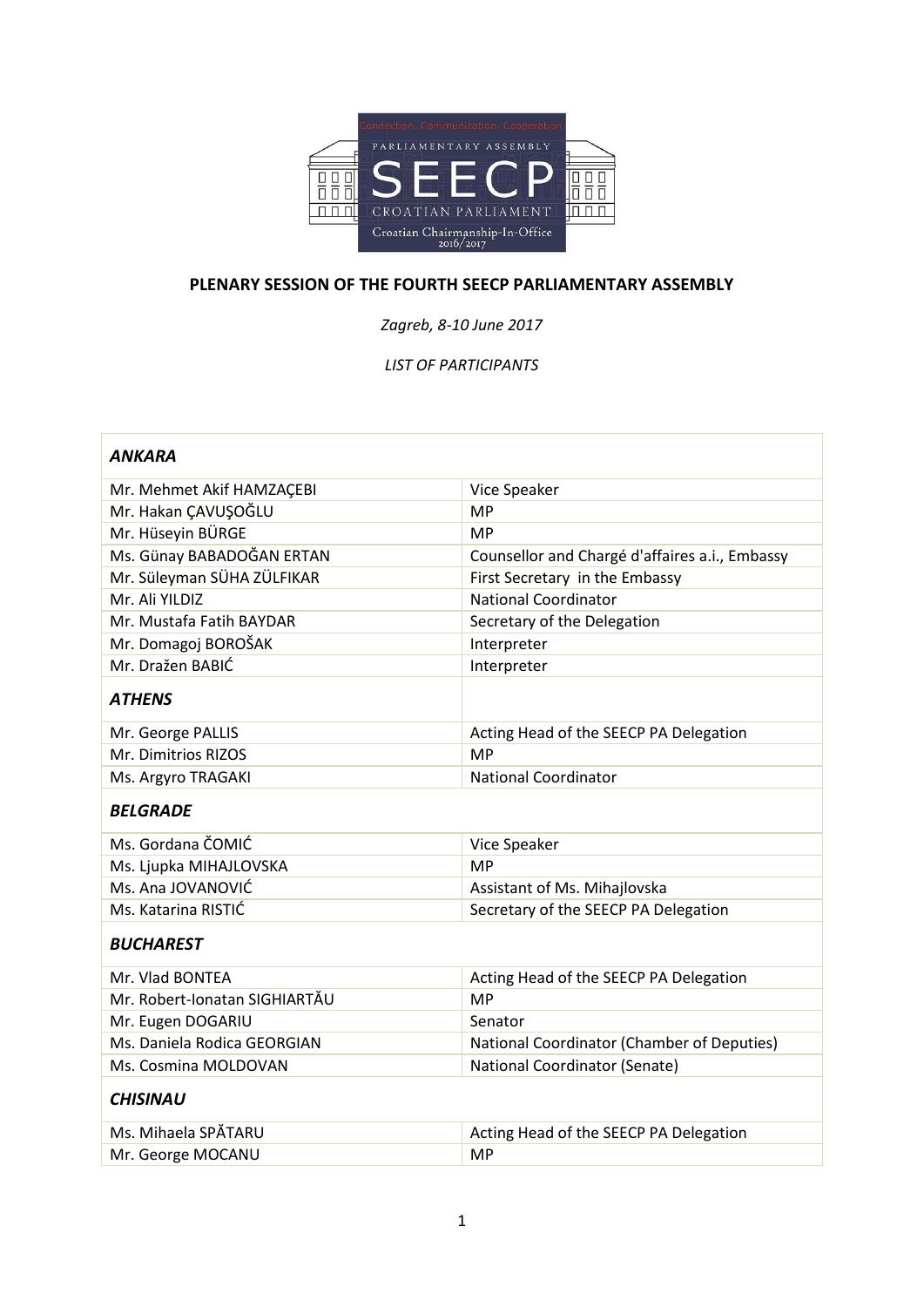| <b>LJUBLJANA</b>            |                                                               |  |
|-----------------------------|---------------------------------------------------------------|--|
| Mr. Milan BRGLEZ            | Speaker                                                       |  |
| Mr. Branko ZORMAN           | <b>MP</b>                                                     |  |
| Mr. Marko RAKOVEC           | Deputy Head of Mission, Embassy                               |  |
| Ms. Katarina RATOŠA         | Head of the Office of the Speaker                             |  |
| Ms. Tanja PANDEV            | <b>National Coordinator</b>                                   |  |
| Ms. Zofija HAFNER           | Protocol                                                      |  |
| <b>PODGORICA</b>            |                                                               |  |
| Mr. Ivan BRAJOVIĆ           | Speaker                                                       |  |
| Mr. Milorad VULETIĆ         | <b>MP</b>                                                     |  |
| Mr. Radule NOVOVIĆ          | <b>MP</b>                                                     |  |
| Mr. Periša KASTRATOVIĆ      | Advisor to the Speaker                                        |  |
| Ms. Marija BLAGOJEVIĆ       | Advisor to the Speaker                                        |  |
| Mr. Jasmin BOJADŽIĆ         | Official                                                      |  |
| Ms. Vanja Đuričanin         | Interpreter                                                   |  |
| <b>PRISTINA</b>             |                                                               |  |
| Mr. Ismet KRASNIQI          | Secretary General of the Assembly                             |  |
|                             | Director of Directorate for Protocol and                      |  |
| Mr. Shaban SELIMI           | <b>International Relations</b>                                |  |
| Ms. Ifete CEKU              | First Secretary in the Embassy                                |  |
| <b>SARAJEVO</b>             |                                                               |  |
| Mr. Šefik DŽAFEROVIĆ        | Speaker of the House of the Representatives                   |  |
| Mr. Bariša ČOLAK            | Speaker of the House of Peoples                               |  |
| Mr. Momčilo NOVAKOVIĆ       | Member of the House of the Representatives                    |  |
| Ms. Hanka VAJZOVIĆ          | Member of the House of the Representatives                    |  |
| Ms. Renata PAŠKALJ          | Ambassador                                                    |  |
| Mr. Jasmin BEGANOVIĆ        | Advisor of the Speaker of the House of the<br>Representatives |  |
| Ms. Jadranka RADOVIĆ        | <b>National Coordinator</b>                                   |  |
| Ms. Snježana ZELENIKA       | Advisor of the Speaker of the House of the<br>Representatives |  |
| Ms. Dubravka IŠTUK PAVLOVIĆ | Interpreter                                                   |  |
| <b>SKOPJE</b>               |                                                               |  |
| Mr. Xhevat ADEMI            | Acting Head of Delegation                                     |  |
| Mr. Maciej KACZOROWSKI      | Counsellor and Chargé d'affaires a.i., Embassy                |  |
| Ms. Biljana OGNENOVSKA      | <b>Deputy National Coordinator</b>                            |  |
| <b>SOFIA</b>                |                                                               |  |
| Ms. Snezhana DUKOVA         | Acting Head of Delegation                                     |  |
| Ms. Diana YORDANOVA         | <b>MP</b>                                                     |  |
| Ms. Albena NAYDENOVA        | <b>MP</b>                                                     |  |
| Mr. Philip POPOV            | <b>MP</b>                                                     |  |
| Ms. Vesela STOITZEV         | <b>National Coordinator</b>                                   |  |
| Ms. Olga STOYANOVA          | Interpreter                                                   |  |